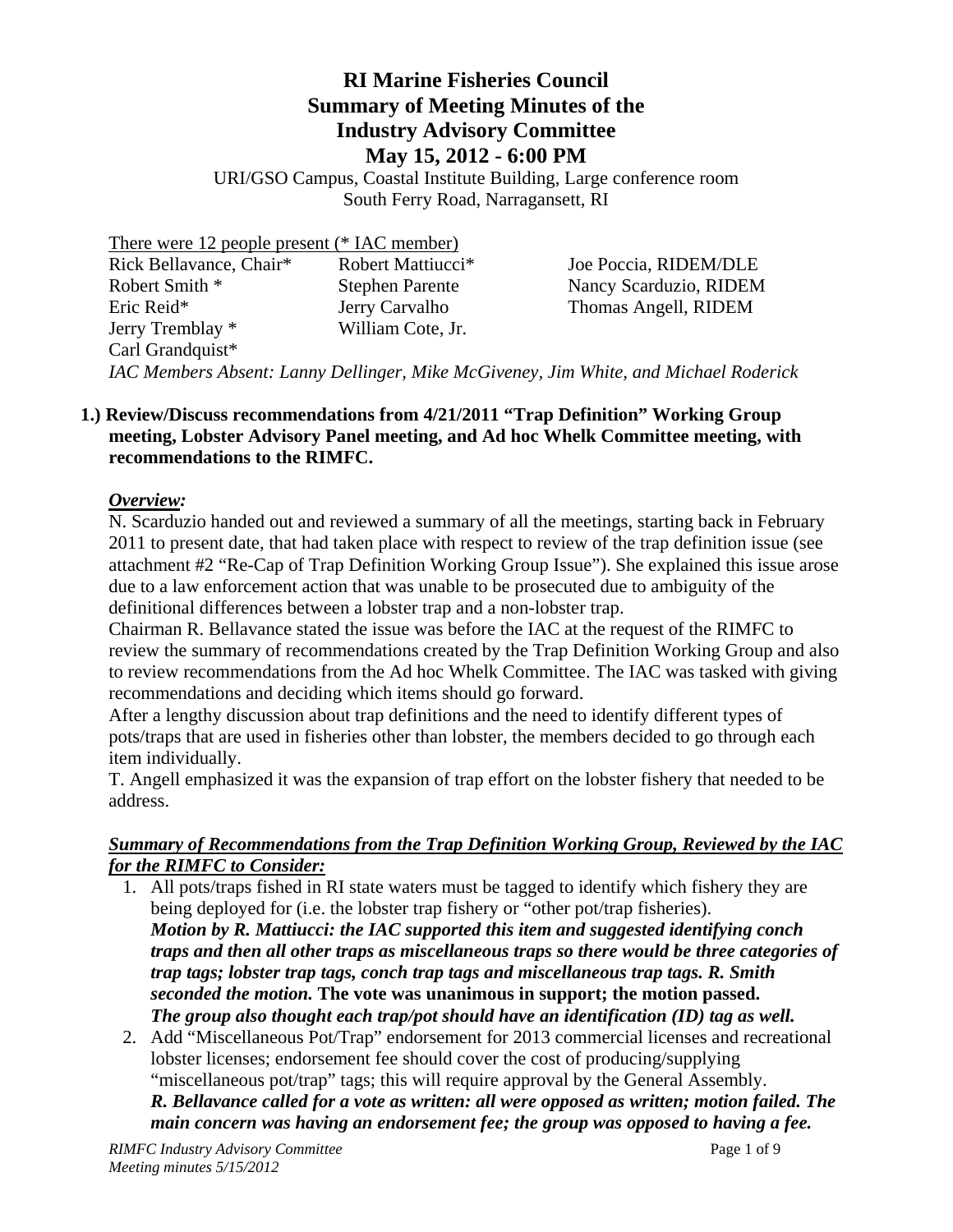- 3. Limit of 300 "miscellaneous pots/traps" per license /license endorsement *R. Bellavance called for a vote as written: (1) in favor, (4) opposed, motion failed. The concern was with a 300 conch pot (trap tag) limit then those fishermen would be maxed out and would not be able to obtain any miscellaneous trap tags.*
- 4. All "miscellaneous pots/traps" must have an escape vent of equal or greater size than the escape vent required for the lobster trap fishery, with the exception of conch, eel, and green crab pots/traps; eel and green crab pots/traps must have a 3" x 3" biodegradable panel ("ghost" panel) that can be incorporated into the pot/trap anywhere except on the bottom of the pot/trap

**R. Smith recommended that escape vents were not needed in eel and green crab pots. He noted you could put in a 3" x 3" biodegradable, as recommended by the Trap Definition Working Group, but he though it was over kill. He did not think they needed escape vents.** 

**There was discussion that all traps should have a biodegradable escape vents just in case they became lost gear.** 

*R. Bellavance called for a vote as written: all opposed as written; motion failed. The group was in agreement of having no escape vents in conch, green crab, or eel pots/traps, and that all traps/pots needed a biodegradable panel ("ghost" panel). It was the first part of the statement they were opposed to.* 

- 5. Need to define Eel, Conch, and Green Crab pot/trap *R. Bellavance called for a vote as written: all opposed as written; motion failed.*
- 6. Limit the amount of lobster by-catch that can be kept from "miscellaneous pots/traps"; recommend a limit of 20 lobsters per day

*R. Bellavance called for a vote as written: all opposed as written; motion failed. The group noted it was currently 100 lobsters per day, so why would they want it lowered to 20 per day.* 

**T. Angell indicated the intent was that mobile gear (otter trawl and gillnet) lobster bycatch would remain at 100 lobsters per day. The miscellaneous pots/traps endorsement would have the 20 lobster per day limit.** 

7. Mobile Gear (otter trawl and gillnet) lobster by-catch will remain at 100 lobsters per day or up to 500 lobsters for fishing trips lasting 5 days or longer

*R. Bellavance called for a vote as written: (4) in favor, (1) abstained; motion passed. The group recommended changing the new reference of "mobile gear" back to "nontrap". They were also opposed to including otter trawls and gillnets as mobile gear.* 

8. Recommend to limit the number of lobsters that can be taken per day by recreational trap and diver licensees to 8 lobsters per day

*R. Bellavance called for a vote as written: all in favor; motion passed.*

9. Recreational lobster "miscellaneous pot/trap" endorsement limited to 5 "miscellaneous pots/traps"

*R. Bellavance called for a vote as written: all in favor; motion passed.*

Additional Recommendations from the Trap Definition Workshop which were reviewed by the IAC:

1. Keep the conch fishery separate from finfish/crab fisheries; maximum number of 300 pots/traps for the conch fishery

*R. Bellavance called for a vote: all in favor; motion passed.*

2. Conch, eel, and green crab pots/traps will be exempt from escape vent regulations *R. Bellavance called for a vote as written: (3) in favor, (2) opposed; motion passed.*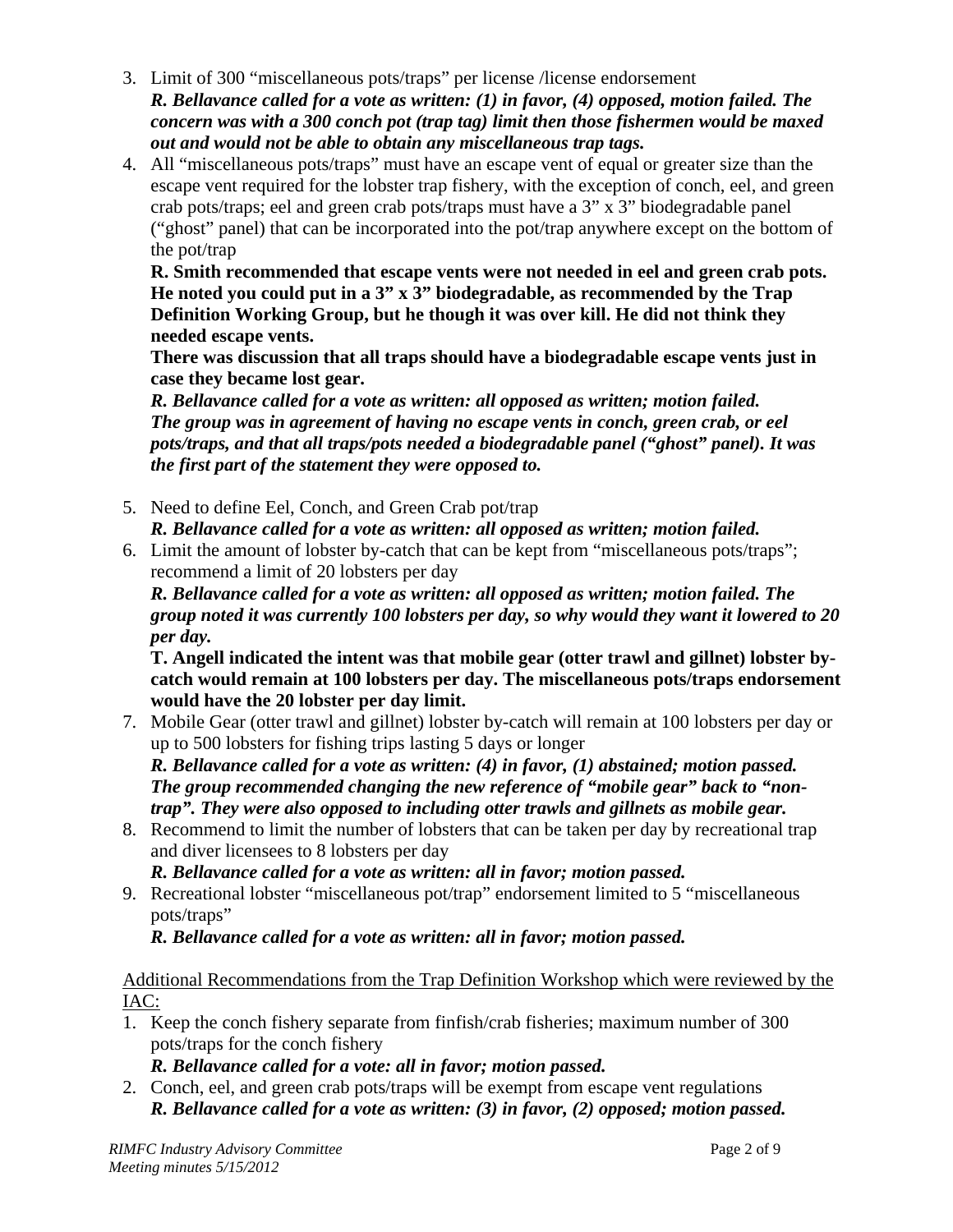3. Trap tags for the conch fishery will be a different color from "miscellaneous pot/trap" trap tags for finfish/crab fisheries

*R. Bellavance called for a vote as written: all in favor; motion passed.*

#### **Items to be Considered by the IAC from the Director's Decision Memo Dated April 9, 2012 Pertaining to the Conch Public Hearing and Recommendations from the RIMFC at their March 6, 2012 meeting:** The RIMFC noted the following items warranted implementation, however any decision on the items should be withheld until a comprehensive pot/trap program is

implemented to create a uniform set of regulations across all/most pot/trap fisheries: 1. Owner-operator vessel restrictions - *R. Bellavance called for a vote as to whether this restriction should be incorporated in to* 

*a uniform set of regulations to be applied to all trap/pot fisheries: (0) in favor, (3) opposed, and (2) abstained; motion failed – the group was opposed to this restriction.* 

2. Buoying of conch pots - **There was discussion and agreement that there should be a uniform system of identifying all fixed gear for all trap/pot fisheries. The group did not want to make any recommendations on specific types or sizes of buoys noting it depended on the fishery.**  *R. Bellavance called for a vote to support the buoying of all traps/pots; a single trap should be buoyed and trawls should be buoyed on each end of the trawl: all in favor; motion passed.* 

- 3. Escape vents and ghost panels *R. Bellavance called for a vote in support of escape vents and ghost panels: (4) in favor, (0) opposed, and (1) abstained; motion passed.*
- 4. Tending requirements *R. Bellavance called for a vote in support of no tending requirements: all in favor; motion passed.*
- 5. Unauthorized raising of conch pots *R. Bellavance called for a vote in support of having a restriction for the unauthorized raising of traps/pots: all in favor; motion passed.*
- 6. Removal of branded #s or ID tags from conch pots *R. Bellavance called for a vote in support of having a restriction for the removal of branded #s or ID tags from traps/pots: all in favor; motion passed.*
- 7. Raising of pots at night *R. Bellavance called for a vote in support of having a restriction for no hauling of pots/traps between 1 hour after sundown and 1 hour before sunrise: all in favor; motion passed.*
- 8. Unauthorized possession of conch pots *R. Bellavance called for a vote in support of having a restriction for unauthorized possession of traps/pots: (4) in favor, (0) opposed, and (1) abstained; motion passed.*

T. Angell reviewed proposed changes to regulations to address trap type definitions (Part 1) and Part XV - Lobster regulations which he had prepared for the committee.

He explained there were already some definitions pertaining to the various traps/pots in Part 1 but he had prepared some suggested change for committee members to review and comment on.

The group reviewed the proposed changes and made further amendments (see attachment #1). *R. Bellavance called for a consensus vote in support of the amendments the IAC made to Part 1, Section 1.3 Definition of Terms for; Miscellaneous pot/trap, Lobster trap/pot and the*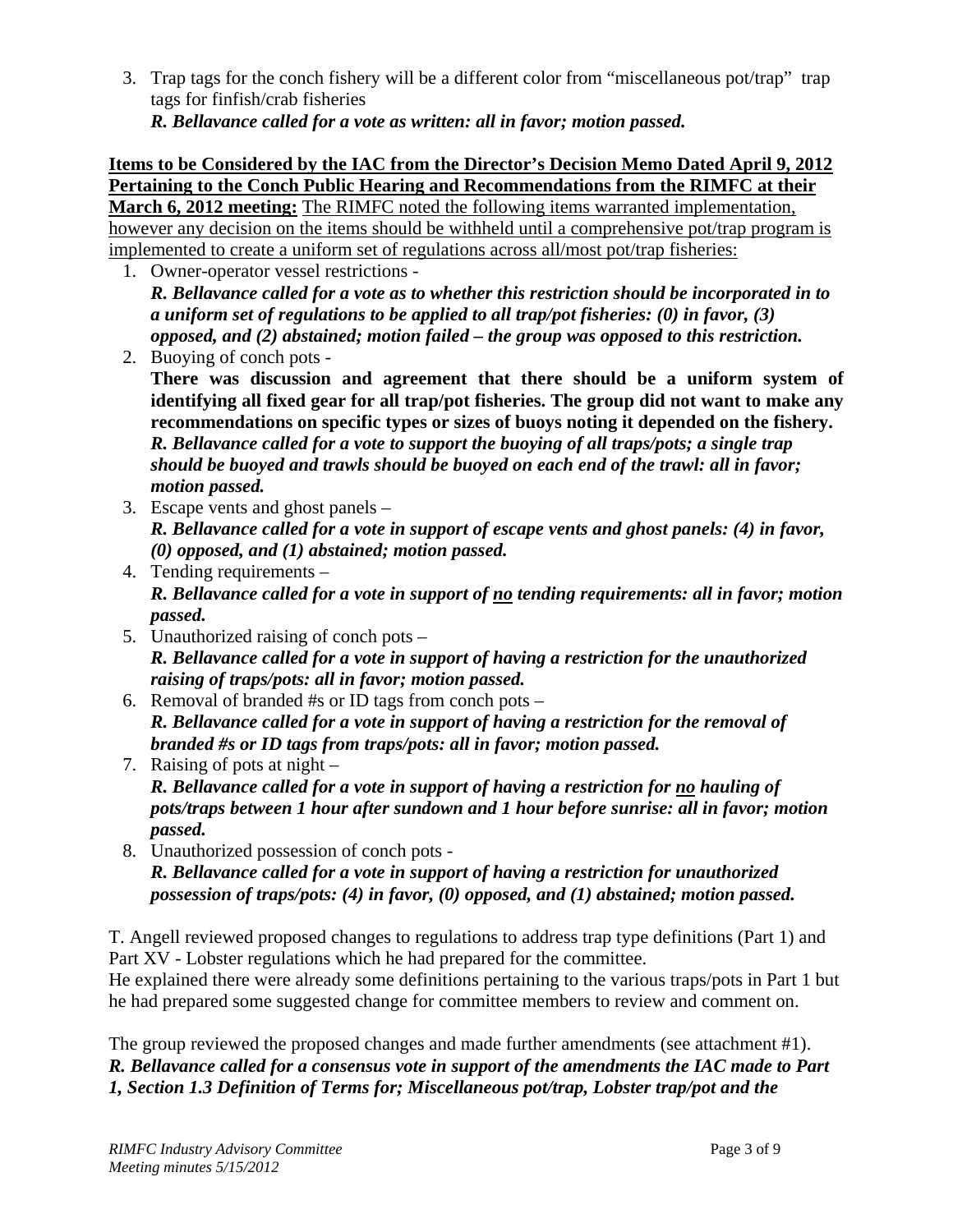# *deletion of the proposed Mobile Gear definition. Additionally, any "Non-trap" definition should be consistent with the federal plan: the vote was all in favor of these amendments.*

The group reviewed portions of Part XV - Lobster Regulations, and determined from their previous amendments to the Definition section, section 15.14.1-2 was nullified and therefore suggested it be deleted along with the replacement (proposed) language. The group was also opposed to the new section 15.14.1-3 and recommended deleting that section as well. They recommended status quo (no changes) to sections 15.18, and 15.20.3, 1G, 2G, 3G, 4G, 5G, 6G, and 7G.

*R. Bellavance called for a consensus vote on these recommendations for Part XV and all were in favor, (see attachment #1).*

The meeting was adjourned.

Attachment #1 (below) Attachment #2 (below)

\_\_\_\_\_\_\_\_\_\_\_\_\_\_\_\_\_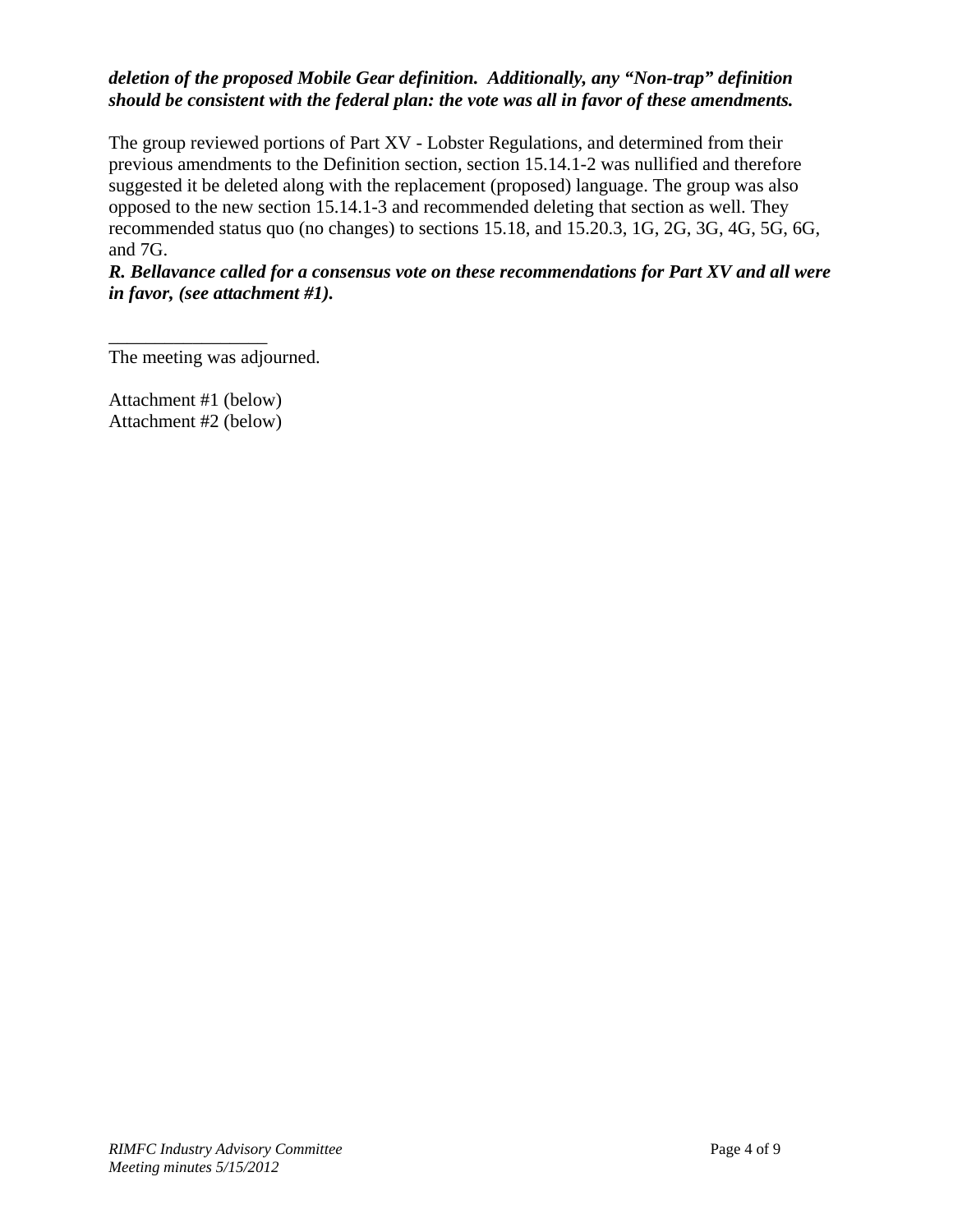# **(Attachment #1)**

# **Proposed changes to regulations to address Trap Type definitions**

Part 1 Legislative Findings 1.3 Definition of Terms

**Miscellaneous Pot/Trap: With the exception of a lobster trap/pot, any stationary bottom-fishing contrivance or device made of wood, wire mesh, or plastic mesh, fished individually or linked by a common line and generally baited; used to catch marine vertebrates, or marine invertebrates other than American lobster or conch. finfish, crabs, conchs, or lobsters that enter through a conical or rectangular opening where escape is difficult. This includes crab pots/traps, fish pots/traps (including but not limited to scup, black sea bass, tautog, eel, cunner),** 

**Lobster trap/pot: any pot or trap designed or adapted principally for the catching or taking of American lobsters. and is affixed with a lobster trap tag pursuant to RIMFC regulation section 15.14.1 and recreational regulations section 15.XXX**

**Mobile Gear: In relation to the American lobster fishery, mobile gear means otter trawls, pair trawls, gillnets or trammel nets, clam and scallop dredge gear types only.**

IAC suggested Adding: Non-trap definition from the federal plan

-------------------------------------------------------------------------------------------------------------------

Part XV Lobsters, Other Crustaceans, and Horseshoe Crabs

**15.14.1-2 Crab pots/traps, fish traps, fish weirs, minnow traps, eel pots/traps, conch pots/traps, gillnets or trammel nets, fyke nets, stake traps, trawling devices, clam and scallop dredges, beach seines, purse seines, and tongs or bullrakes shall be classified as non-lobster trap gear and shall be exempt from trap tagging requirements.**

**15.14.1-2 Otter trawls and gillnets shall be the only fishing gear types classified as mobile gear types, shall be exempt from tagging requirements, and shall be limited in the number of American lobster taken pursuant to RIMFC regulation 15.18.**

## **NEW REGULATION**

**15.14.1-3 Miscellaneous Pots/Traps – Limits on Lobster Landings – Persons holding a valid commercial fishing license issued by the State of Rhode Island and endorsed for both the catching and taking of American lobster and miscellaneous pot/trap gear type shall be limited to taking and possessing no more than 20 American lobster per person per day.**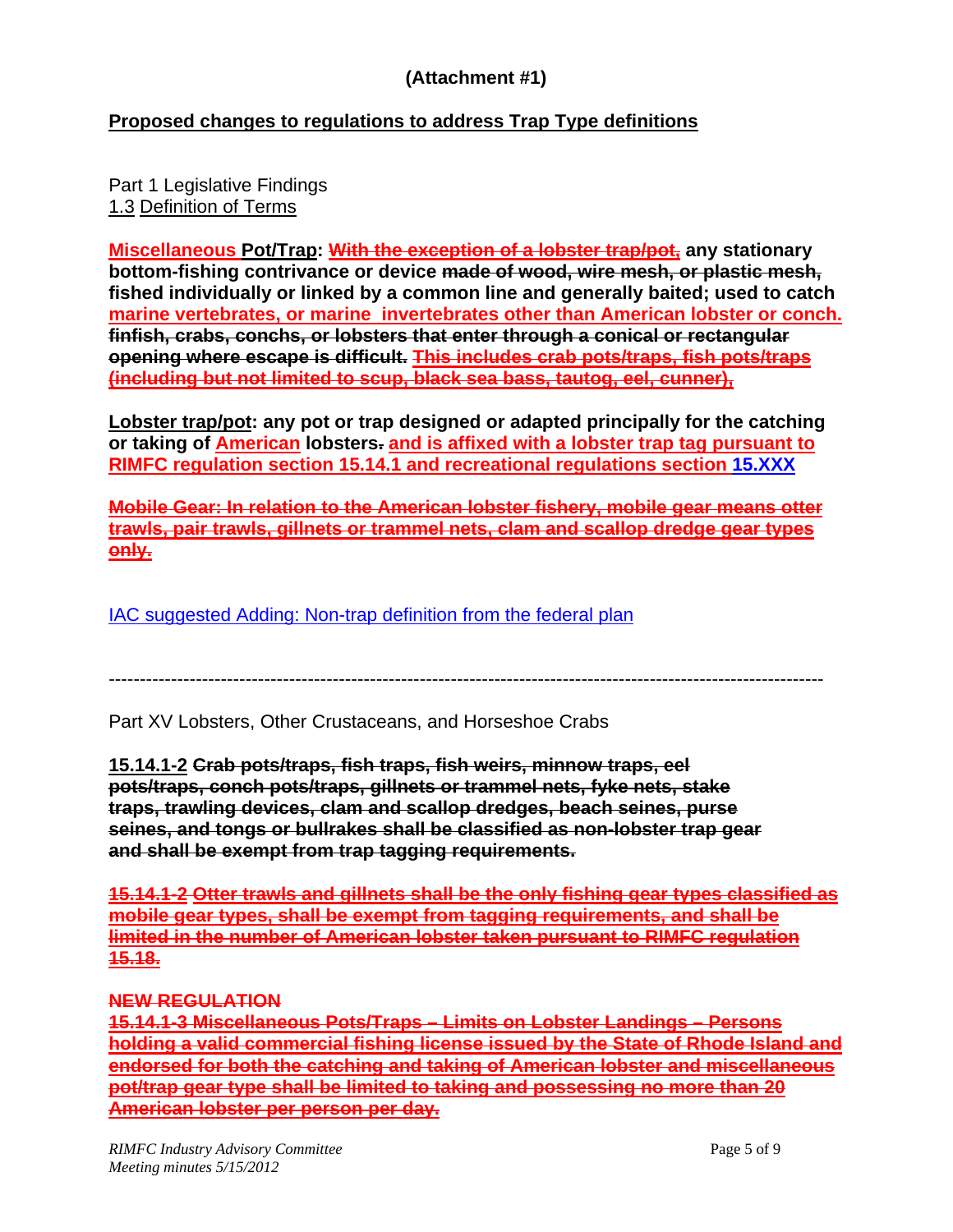The IAC was in support of status quo for the following sections:

# **15.18 Landings of lobsters taken by gear Mobile Gear or methods other than trap – Limits**

**Landings of American lobster by fishermen using mobile gear or methods other than traps (non-trap fishermen) will be limited to not more than 100 lobsters per day (based on a 24-hour period) up to a maximum of 500 lobsters per trip, for trips of five (5) days or longer. RIMFC REGULATION [Penalty - Part 3.3 (RIGL 20-1-16)]** 

# **15.20.3, 1G, 2G, 3G, 4G, 5G, 6H, 7G**

**G. Limits on Landings by Fishermen Using Mobile Gear or Methods other than Traps – Landings by fishermen using mobile gear or methods other than traps (non-trap fishermen) will be limited to no more than 100 lobsters per day (based on a 24-hour period) up to a maximum of 500 lobsters per trip, for trips 5 days or longer.**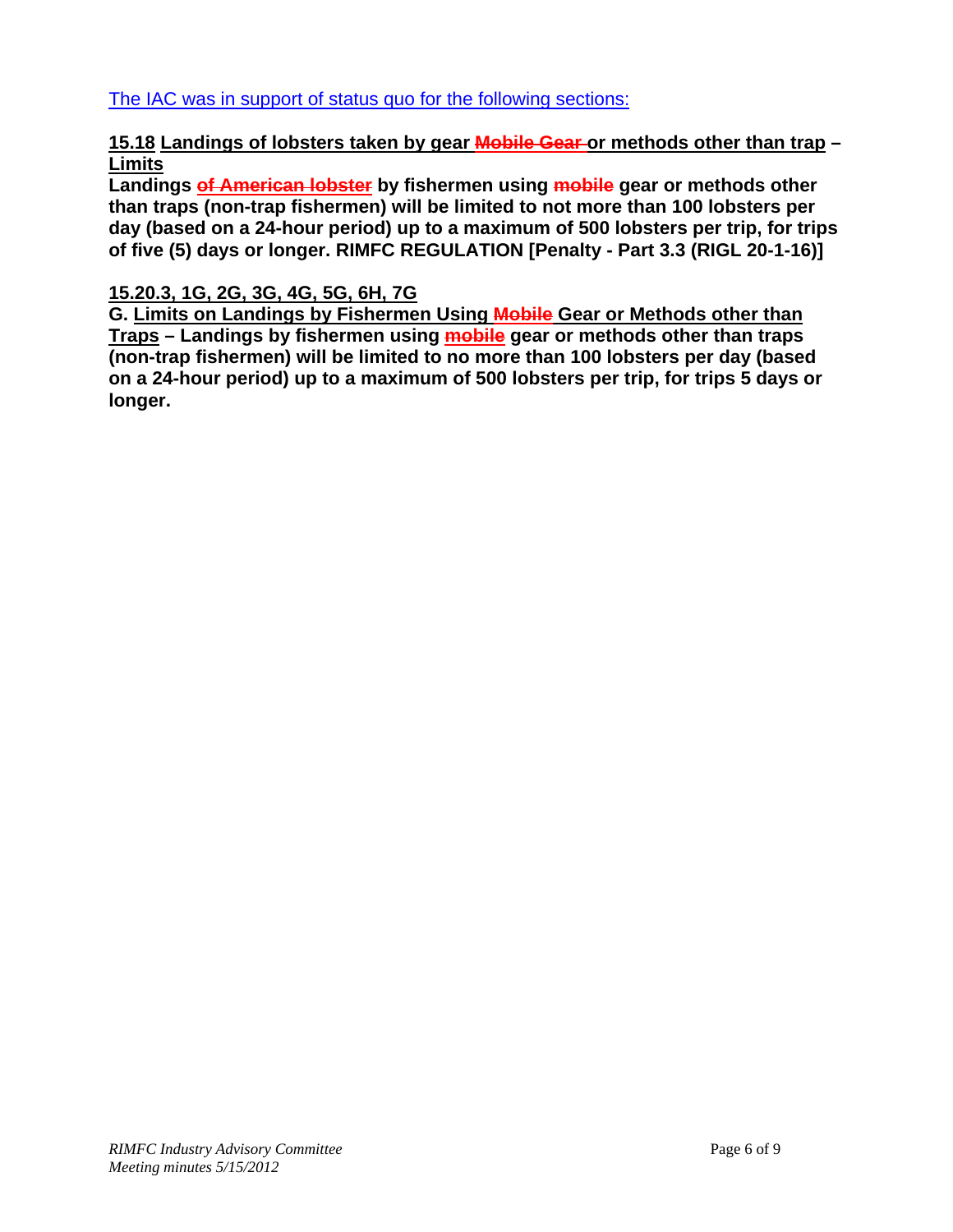# **(Attachment #2)**

# **Re-Cap of "Trap Definition" Working Group meetings**

# **RIMFC Lobster Advisory Panel meeting - February 15, 2011:**

## **Agenda Item #3 - Definition of a Lobster Trap and Mobile gear types.**

A motion was passed by the Lobster AP to form a working group made up of representatives from the lobster trap fishery, other trap/pot fisheries (scup, black sea bass, conch), Enforcement, and RIDFW to address this issue and develop a recommendation for the RIMFC.

### *This issue arose due to a law enforcement action that was unable to be prosecuted due to ambiguity of the definitional differences between a lobster trap and a non-lobster trap.*

# **RHODE ISLAND MARINE FISHERIES COUNCIL meeting - March 7, 2011**

# **Advisory Panel Reports: - (issue reported to the RIMFC)**

# *Lobster AP (2/15/2011 meeting) –R. Bellavance:*

The group also had a discussion about the definition of a lobster trap and mobile gear types. A motion was made to form a working group made up of representatives from the lobster trap fishery, other trap/pot fisheries, enforcement, and RIDFW to address this issue and develop a recommendation for the RIMFC. (No action taken by the Council)

# **RIMFC Lobster Advisory Panel - "Trap Definition" Working Group Meeting April 21, 2011**

Working Group / Meeting Attendees:

Rick Bellavance, Richard Hopkins, Jeffrey Grant, Gary Mataronas, Jr., Ian Parente, Daniel Eagan, Allan Bessette, Elaine Bessette, Gerald Schey, Robert Smith, Robert Braman, Frances Ethier (Law Enforcement), Scott Olszewski (RIDFW), Thomas Angell (RIDFW)

The Lobster Advisory Panel requests other trap/pot fisheries consider requiring special trap tags, such as are used for the lobster trap fishery, to identify the specie being targeted by that trap/pot. The Lobster Advisory Panel requests that the RIMFC task the other advisory panels that have associated trap/pot fisheries with considering trap/pot tagging requirements for those fisheries.

## SUMMARY OF RECOMMENDATIONS - (Taken from Working Group Attachment #1):

- Review of background of this issue and the need to identify different types of pots/traps that are used in fisheries other than lobster (conch, crab, finfish), but are capable of catching lobster.
- Current regulations provide a loophole for the ability to increase "trap" effort on the lobster fishery at a time when significant reductions for the lobster trap fishery are being considered.
- Review and discuss ideas/recommendations from last Lobster AP meeting
	- 1. All pots/traps fished in RI state waters must be tagged to identify which fishery they are being deployed for (i.e. the lobster trap fishery or "other pot/trap fisheries)
	- 2. Add "Miscellaneous Pot/Trap" endorsement for 2012 commercial licenses and recreational lobster licenses; endorsement fee should cover the cost of producing/supplying "miscellaneous pot/trap" tags; this will require approval by the General Assembly
	- 3. Limit of 300 "miscellaneous pots/traps" per license / license endorsement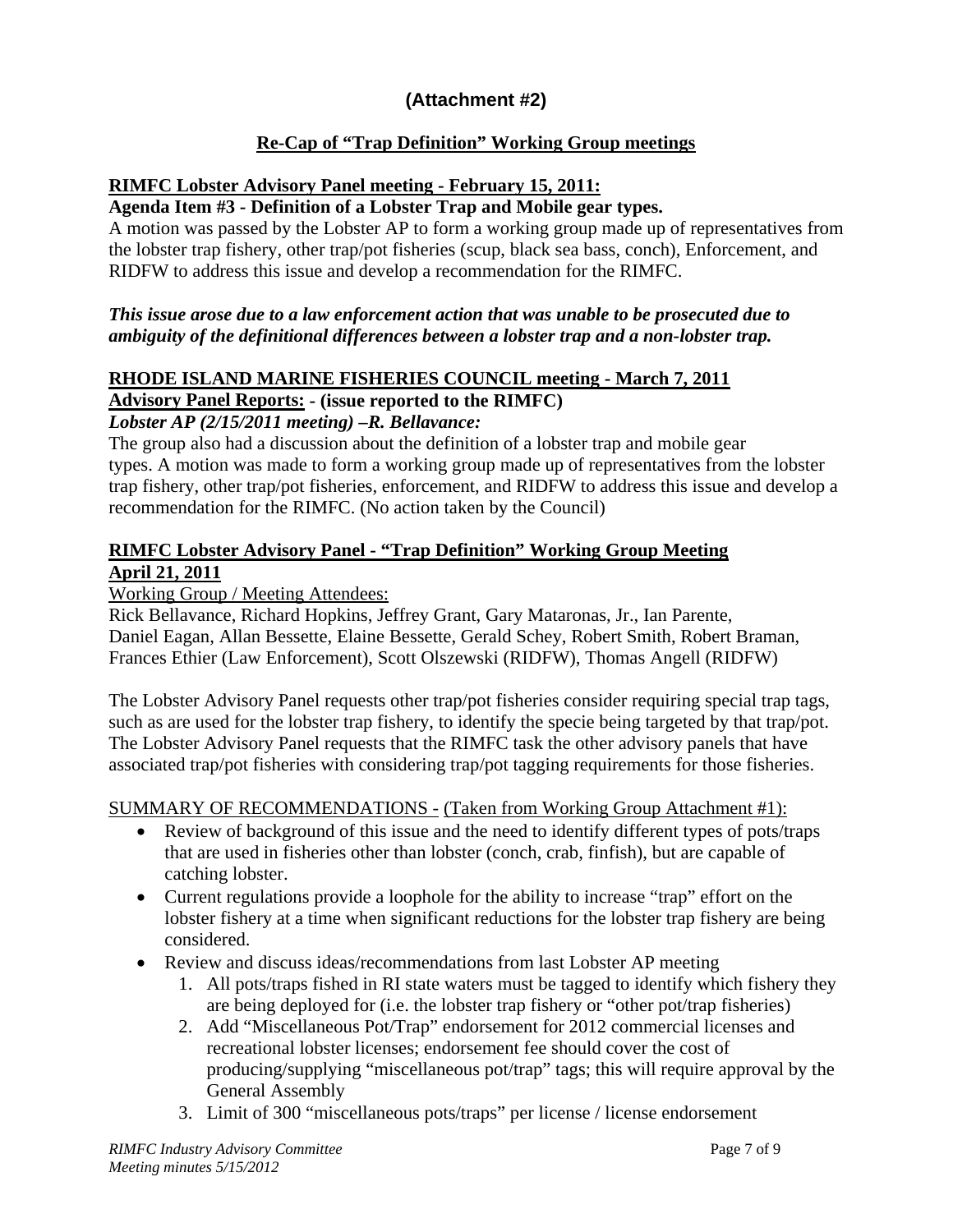- 4. All "miscellaneous pots/traps" must have an escape vent of equal or greater size than the escape vent required for the lobster trap fishery, with the exception of conch, eel, and green crab pots/traps; eel and green crab pots/traps must have a 3" x 3" biodegradable panel ("ghost" panel) that can be incorporated into the pot/trap anywhere except on the bottom of the pot/trap
- 5. Need to define Eel, Conch, and Green Crab pot/trap
- 6. Limit the amount of lobster by-catch that can be kept from "miscellaneous pots/traps"; recommend a limit of 20 lobsters per day
- 7. Mobile Gear (otter trawl and gillnet) lobster by-catch will remain at 100 lobsters per day or up to 500 lobsters for fishing trips lasting 5 days or longer
- 8. Recommend to limit the number of lobsters that can be taken per day by recreational trap and diver licensees to 8 lobsters per day
- 9. Recreational lobster "miscellaneous pot/trap" endorsement limited to 5 "miscellaneous pots/traps"
- Additional Recommendations:
	- 1. Keep the conch fishery separate from finfish/crab fisheries; maximum number of 250 pots/traps for the conch fishery
	- 2. Conch, eel, and green crab pots/traps will be exempt from escape vent regulations
	- 3. Trap tags for the conch fishery will be a different color from "miscellaneous pot/trap" trap tags for finfish/crab fisheries

Need to have the Lobster AP review/comment on the working group recommendations. Meeting adjourned at 6:30 p.m.

# **RIMFC Lobster Advisory Panel meeting - July 26, 2011**

### **1. Definition of a lobster trap and mobile gear types; Miscellaneous trap/pot license endorsement.**

• Review recommendations from "Trap Definition" Working Group meeting.

**i.** Issues for federal permit holders; most restrictive rule

**ii.** Trap tagging issues; administration and cost of miscellaneous trap/pot tags

**iii.** Recommendations for public hearing; RIDFW position; Industry position

Acting/Interim Chair R. Bellavance opened the meeting for general discussion; **no quorum**, so not able to finalize/approve the working group recommendations (see "Trap Definition" Working Group 4-21-2011 meeting summary); very busy time of year for fishermen.

## **RIMFC Lobster Advisory Panel meeting - October 26, 2011**

## **1. Review / discuss recommendations from 4/21/2011 "Trap Definition" Working Group meeting.**

The recommendations made by the Trap Definition / Trap Type working group were reviewed and discussed (see Attachment #1 below).

## CONSENSUS RECOMMENDATIONS:

### • **The Lobster Advisory Panel requests that the RIMFC task the other advisory panels that have associated trap/pot fisheries with considering trap/pot tagging requirements for those fisheries.**

• It is recommended that this issue should be addressed by a much larger "working group" that incorporates a wider range of representation from all the different trap/pot fisheries.